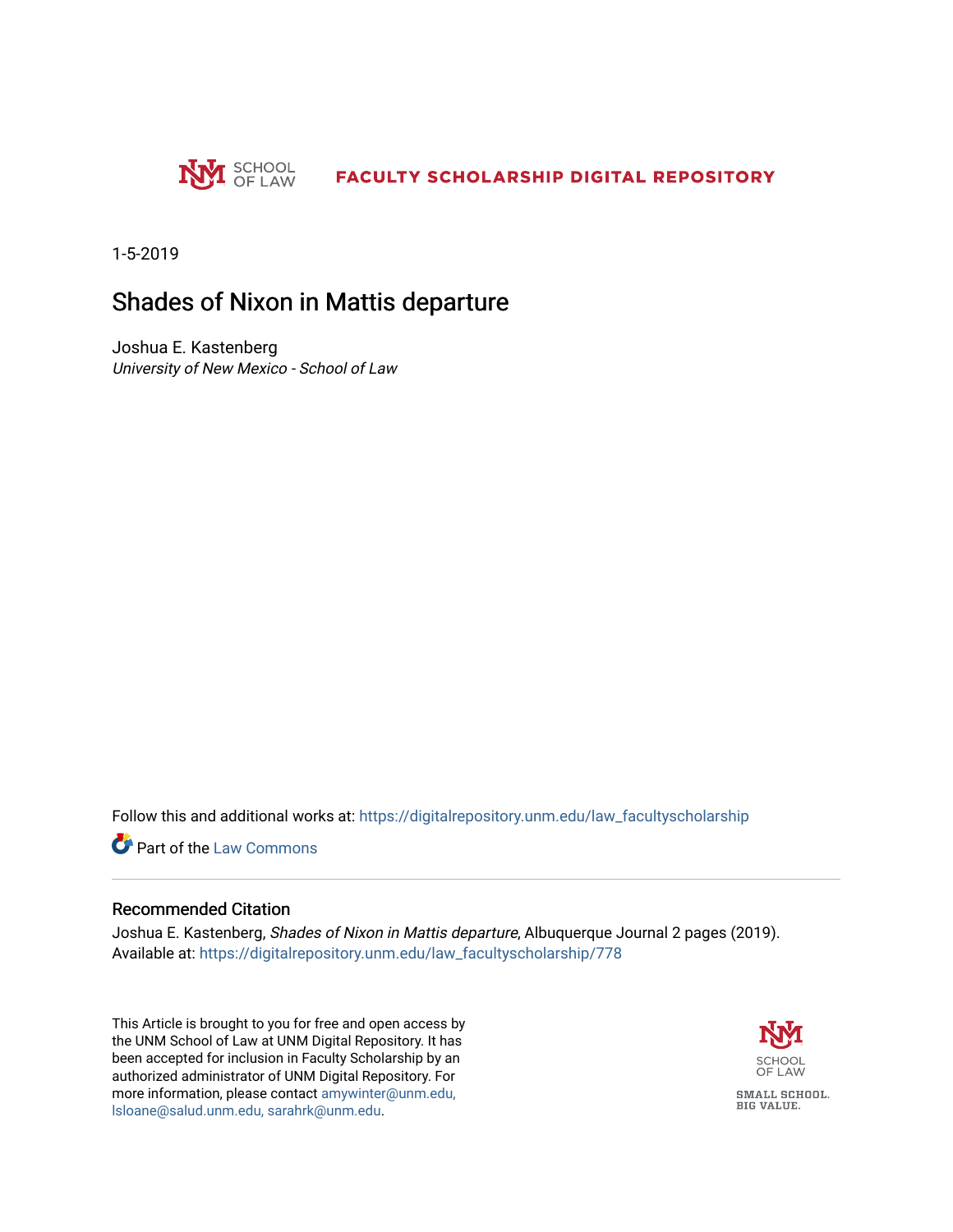# **Shades of Nixon in Mattis departure**

## By Joshua Kastenberg

#### Albuquerque Journal January 5, 2019

With the voluntary departure or unceremonious firing of Secretary of Defense James Mattis, there is a potential/looming crisis in civil-military affairs in our country. The authors of our Constitution insisted on a civilian hierarchy over the military establishment. They feared a "standing army" to the point that they kept it intentionally small, and believed the nation could rely on local and state militias in times of national crisis.

The realities of the 20th Century's conflicts resulted in the government maintaining a huge and powerful peacetime army since 1945. During the Cold War, a majority of Congress, political science scholars and military affairs commentators believed the Constitution's authors' fears of a standing army "quaint," since the military establishment, under the direction of the president, did not try to supplant the two other independent branches of government. I have to wonder whether there would now be a consensus that such fears were anything but "quaint."

Not since President Richard Nixon and National Security Advisor Henry Kissinger intentionally shut out Secretary of Defense Melvin Laird and Secretary of State William Rogers in planning for the 1970 Cambodia incursion has there been this type of instability in the Department of Defense. Laird had served as a Republican congressman from Wisconsin beginning in 1953 before joining the Nixon administration. In 1969, Laird, who help craft Nixon's Vietnamization policies, had argued that a ground incursion into Cambodia would not only break Nixon's promise of not widening the war, but also the secrecy behind any invasion would result in fracturing alliances and an upheaval of domestic social turmoil. By intentionally excluding Laird from being a part of planning a major military operation – 30,000 American soldiers and a greater number of South Vietnamese forces invaded Cambodia – the Kissinger-Nixon team removed a modifying influence on the commander-in-chief function of the presidency. Nixon's actions were symptomatic, however, of a greater problem with his administration. Although he was intellectually bright and experienced at government, Nixon showed little regard for complying with the law.

Laird's experience provides a window to reflect on President Donald Trump's behavior regarding Mattis, as well as the overall conduct of his presidency. To Laird's credit, after leaving the Defense Department, he briefly tried to assist Nixon and stabilize domestic affairs, but then decided he had enough of the administration's lies. For those who think Mattis resigned to remain politically viable as a statesman, I